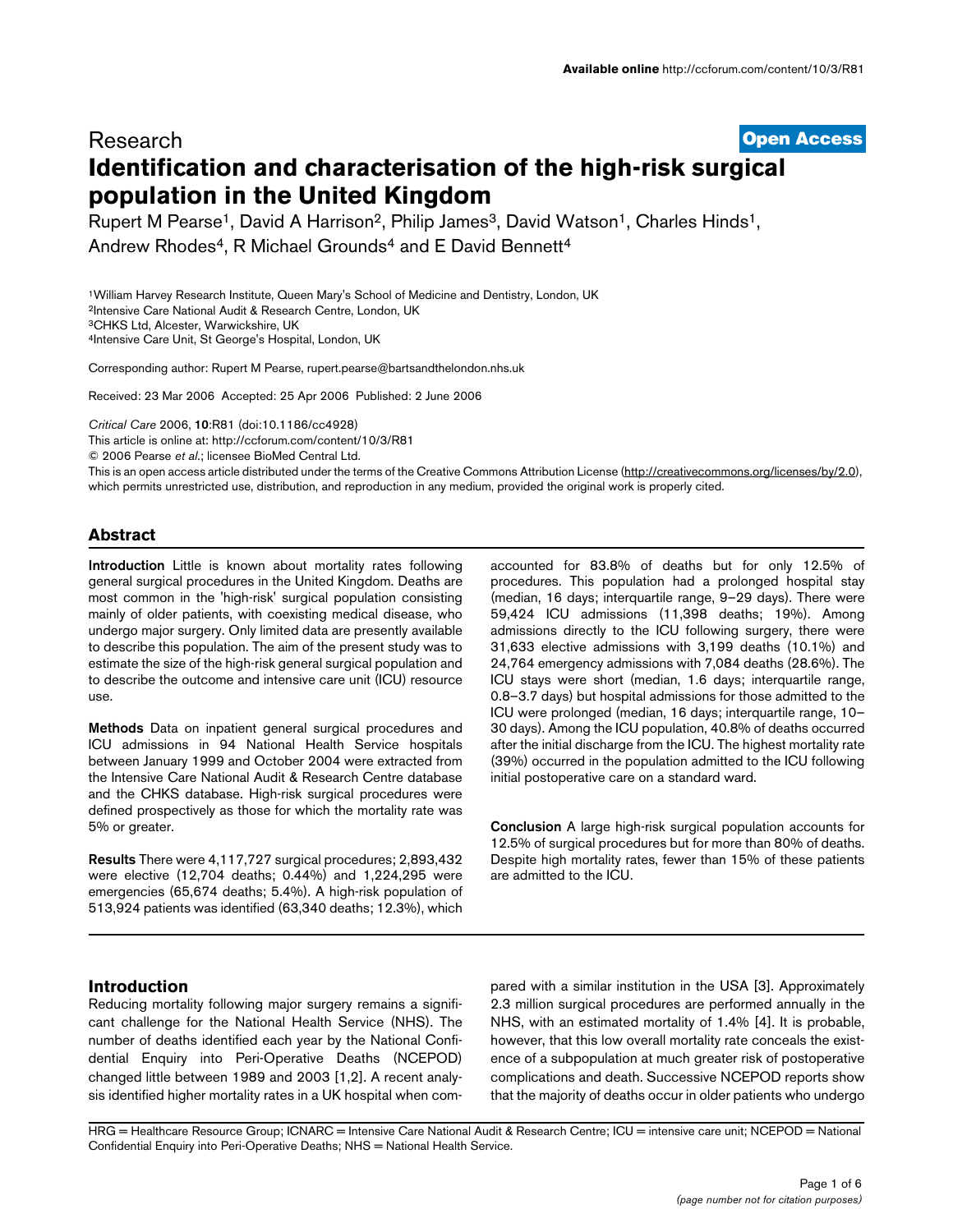

Mortality rates for general surgical patients identified from the **CHKS and ICNARC databases**. CHKS database: standard, all patients admitted to hospital for a general surgical procedure with an overall mortality rate of less than 5%; high risk, subpopulation of patients undergoing a procedure with an overall mortality rate of 5% or more. ICNARC database: ICU, general surgical patients admitted directly to the intensive care unit following surgery; ward to ICU, patients admitted to the intensive care unit following initial postoperative care on a standard ward.

major surgery and who have severe coexisting disease [1,2]. The few available estimates suggest mortality rates of between 5.8% and 25% for this high-risk surgical population [5-11].

While the publication of surgeon-specific mortality data for cardiac surgery is a matter of public debate [12], other surgical specialties do not routinely collect such data. The NCE-POD provides information on those patients who die, but provides no indication of the size of the high-risk surgical population from which they are derived. Recent developments in perioperative care may significantly improve outcome for these patients [13,14]; however, in the absence of data describing the size of the high-risk population, it is difficult to convince clinicians and managers either of the need to introduce new therapeutic approaches or to provide additional resources for postoperative care. The aim of the present study was to ascertain what proportion of general surgical patients are at high risk of postoperative death.

#### **Materials and methods**

Data were extracted from two large healthcare databases, one maintained by CHKS Ltd and the other maintained by the Intensive Care National Audit & Research Centre (ICNARC). CHKS provides comparative benchmarking services to NHS trusts. Data are created by a clerical coding method, similar to Hospital Episodes Statistics. Validation is performed locally by the Trust and centrally by CHKS Ltd to provide a qualityassured dataset that can be used to inform managerial and clinical decisions. The ICNARC case mix programme collects data on consecutive admissions to participating adult, general intensive care units (ICUs) in England, Wales and Northern Ireland. Data are collated locally by trained dedicated staff and are subject to local and central internal error checks [15].



Duration of hospital stay for general surgical patients identified **from the CHKS and ICNARC databases**. CHKS database: standard, all patients admitted to hospital for a general surgical procedure with an overall mortality rate of less than 5%; high risk, subpopulation of patients undergoing a procedure with an overall mortality rate of 5% or more. ICNARC database: ICU, general surgical patients admitted directly to the intensive care unit following surgery; ward to ICU, patients admitted to the intensive care unit following initial postoperative care on a standard ward.

Data were extracted on all adult surgical admissions to hospital (CHKS data) and to the ICU (ICNARC data) for 94 NHS hospitals in England, Wales and Northern Ireland between January 1999 and October 2004 inclusive. These hospitals were selected because they contributed to both databases throughout the study period. Admissions involving endoscopy, day-case surgery, cardiothoracic surgery, neurosurgery, organ transplantation, obstetrics or the surgical management of burns were excluded. For brevity, procedures that satisfied the inclusion criteria are described as general surgical procedures.

There are 6,920 surgical procedure codes in the Office of Population Censuses and Surveys (now part of Office for National Statistics and Surveys) classification. Surgical admissions to hospital were identified in the CHKS database by the presence of one of 4,910 codes that satisfied the inclusion criteria. Where more than one surgical procedure was performed during the same hospital admission, only the first procedure was included in the analysis. Several alternative Office of Population Censuses and Surveys codes may exist for any given procedure. In order to reduce bias arising from discrepancies in the coding process, procedures were categorised into one of 372 Healthcare Resource Groups (HRGs) based on clinical similarity and resource homogeneity. Many Office of Population Censuses and Surveys codes and HRG codes specify the presence of a complicating medical condition, the complexity of surgery or a particular age group. HRGs were then ranked according to mortality rates. High-risk surgical procedures were prospectively defined as those procedures included in an HRG with a mortality rate of 5% or more. The remaining procedures were classified as standard risk.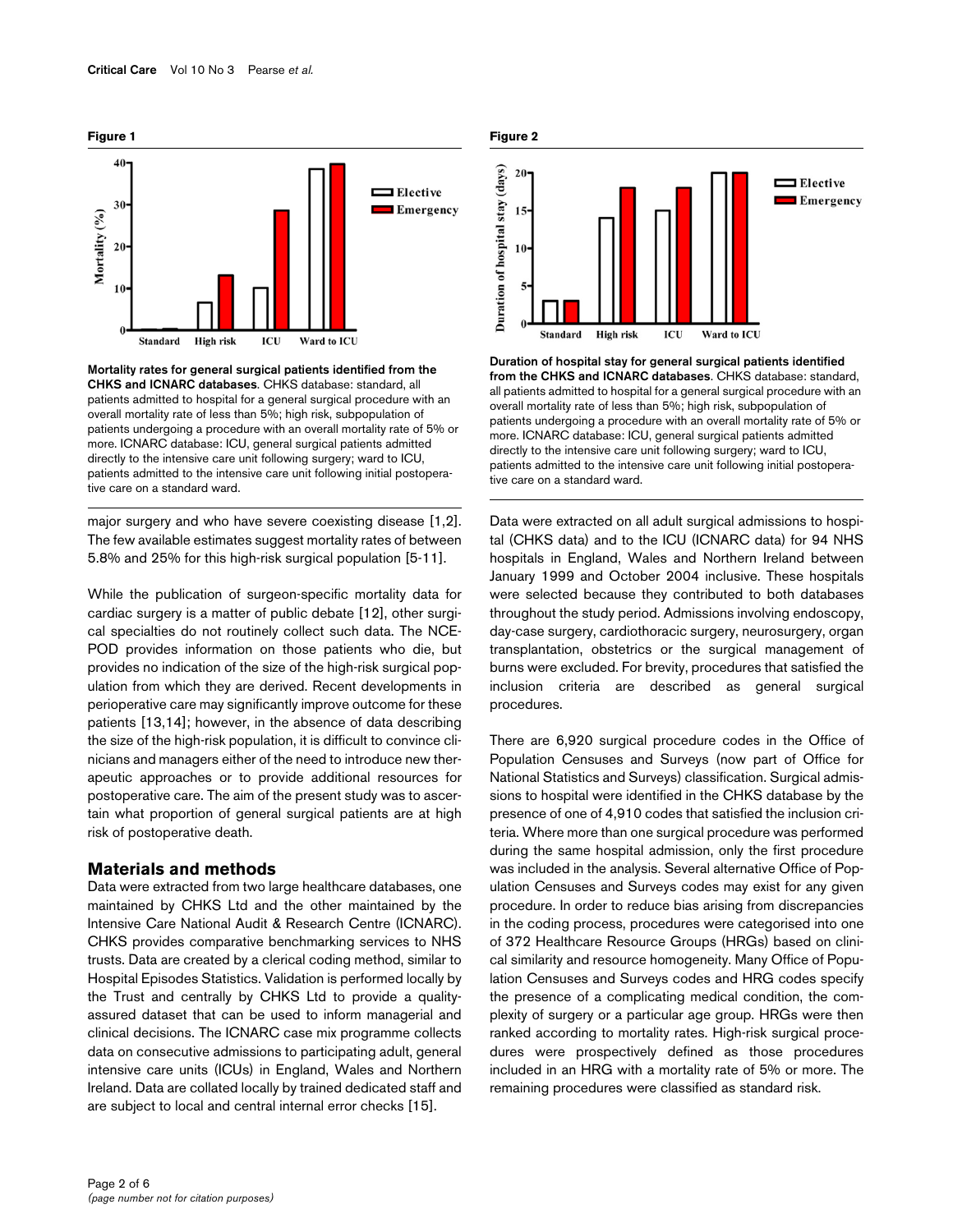#### <span id="page-2-0"></span>**Table 1**

#### **Data for two populations of general surgical patients identified from the CHKS database**

| Standard population | High-risk population | P                        |  |
|---------------------|----------------------|--------------------------|--|
| 3,603,803           | 513.924              | $\overline{\phantom{a}}$ |  |
| 54 (38-69)          | 75 (63-83)           | < 0.0001                 |  |
| 769,371 (21.3%)     | 454,924 (88.5%)      | < 0.0001                 |  |
| $3(1-6)$            | $16(9-29)$           | < 0.0001                 |  |
| 15,038 (0.42%)      | 63,340 (12.3%)       | < 0.0001                 |  |
|                     |                      |                          |  |

Data presented as median (interquartile range) or *n* (%). Standard population, all patients admitted to hospital undergoing a procedure with an overall mortality rate of less than 5%; high-risk population, patients undergoing a procedure with an overall mortality rate of 5% or greater.

<span id="page-2-1"></span>**Table 2**

#### **Mortality rates for selected Healthcare Resource Group procedure codes**

| Hospital Resource Group procedure code                                                                         | n       | Urgency   | Deaths $(n)$ | Mortality rate (%) |
|----------------------------------------------------------------------------------------------------------------|---------|-----------|--------------|--------------------|
| Q01: Emergency aortic surgery                                                                                  | 6.598   | Emergency | 2,721        | 41.24              |
| F33: Large intestine; major procedures with complicating condition(s)                                          | 5.765   | Emergency | 1,290        | 22.38              |
| F41: General abdominal; very major or major procedures aged over 69<br>years or with complicating condition(s) | 11,648  | Emergency | 1,843        | 15.82              |
| H05: Complex hip or knee revisions                                                                             | 1,667   | Elective  | 186          | 11.16              |
| H33: Neck of femur fracture; aged over 69 years or with complicating<br>condition(s)                           | 170.804 | Emergency | 15,780       | 9.24               |
| F11: Stomach or duodenum; complex procedures                                                                   | 3,714   | Elective  | 312          | 8.40               |
| Q02: Elective abdominal vascular surgery                                                                       | 17,791  | Elective  | 1,321        | 7.43               |
| F01: Oesophagus; complex procedures                                                                            | 5,594   | Elective  | 375          | 6.70               |
| F32: Large intestine; very major procedures                                                                    | 44,814  | Elective  | 1,521        | 3.39               |
| Q03: Lower limb arterial surgery                                                                               | 18,247  | Elective  | 480          | 2.63               |
| L02: Kidney major open procedure; aged over 49 years or with<br>complicating condition                         | 17,549  | Elective  | 343          | 1.95               |
| H02: Primary hip replacement                                                                                   | 123.785 | Elective  | 507          | 0.41               |
| L27: Prostate transurethral resection; aged over 69 years or with<br>complicating condition                    | 6,196   | Elective  | 24           | 0.39               |
| B02: Phakoemulsification cataract extraction with lens implant                                                 | 89,444  | Elective  | 50           | 0.06               |
| F82: Appendicectomy procedures; aged less than 70 years with no<br>complicating condition                      | 88,067  | Emergency | 15           | 0.02               |

Data extracted from CHKS database. Note that several Hospital Resource Group codes may exist for any given procedure; as a result, these data may not accurately describe mortality rates for a specific procedure.

Surgical admissions to the ICU were identified in the ICNARC database by the source of admission (either operating theatre or operating theatre via ward), and were only included if the primary reason for admission was not an excluded surgical procedure. ICU admissions were prospectively divided into admissions directly to the ICU following surgery and admissions to the ICU following a period of postoperative care on a standard ward. Where patients were readmitted to the ICU, only the first admission was included in the analysis.

Data are presented as the median (interquartile range). Categorical data were tested with the chi-squared approximation, and continuous data were tested with the Mann–Whitney *U* test. Analysis was performed using GraphPad Prism version 4.0 (GraphPad Software, San Diego, CA, USA). Significance was set at *P* < 0.05.

## **Results**

## **CHKS dataset**

During the 70 months of the study, there were 4,117,727 hospital admissions involving a general surgical procedure, with 78,378 deaths (1.9%). The median age was 56 (39–71) years, and 1,784,909 patients were male (43%). There were 2,893,432 elective surgical admissions, with 12,704 deaths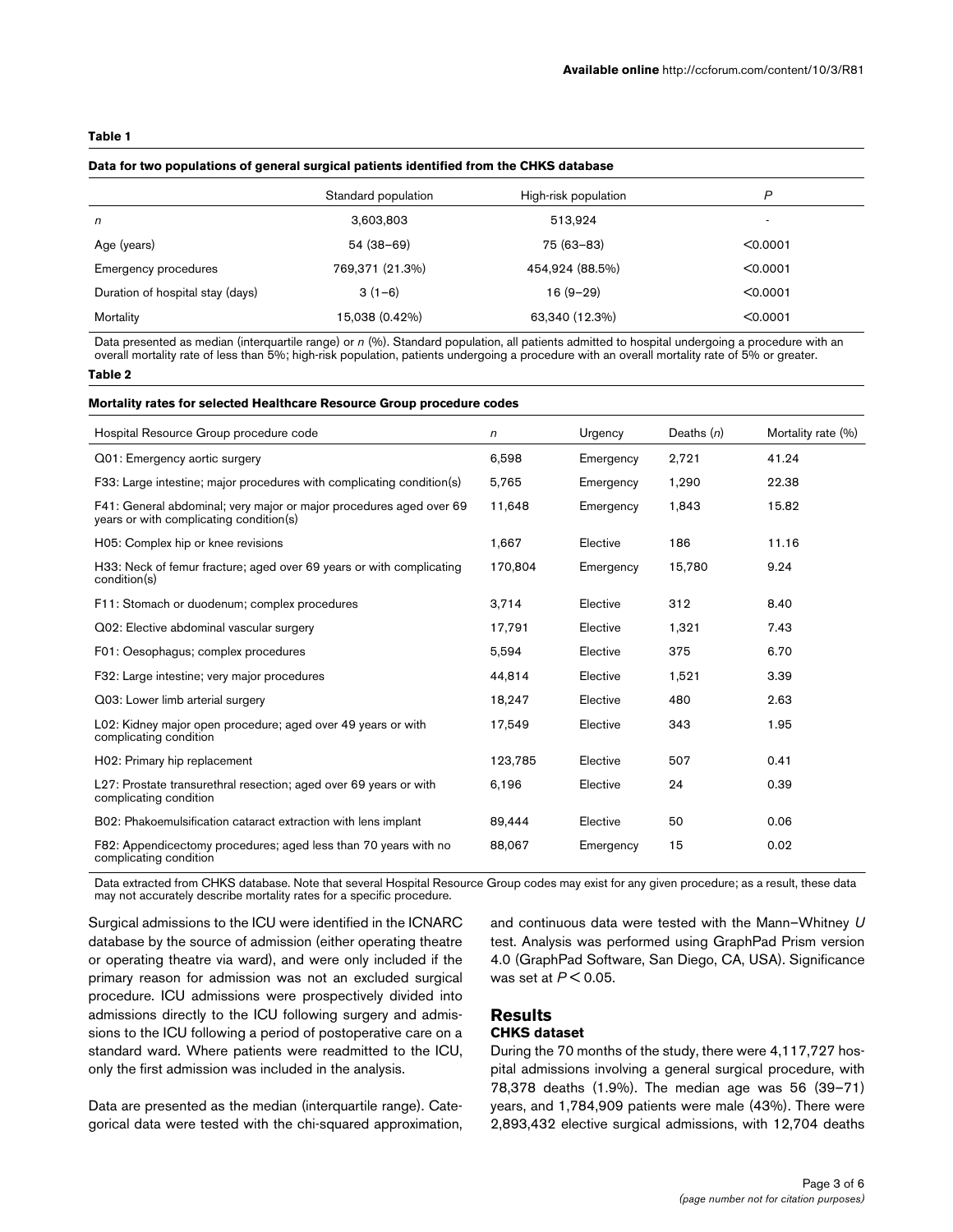(0.44%), and 1,224,295 emergency admissions, with 65,674 deaths (5.4%) (Figure 1). The duration of the hospital stay was greater for emergency admissions than for elective admissions (5 (2–15) days versus 3 (1–6) days, *P* < 0.0001). The duration of hospital stay data for both datasets are presented in Figure 2.

Eighty-one out of 372 HRGs were associated with a mortality rate of 5% or greater. From these, 513,924 high-risk surgical procedures were identified, accounting for 83.8% of deaths but for only 12.5% of admissions (Table [1\)](#page-2-0). Mortality rates were much greater in the high-risk population than in the standard population. Patients in the high-risk population were older, more likely to undergo emergency surgery and remained in hospital for prolonged periods. Complex or major surgery, advanced age, the presence of a complicating medical condition or a combination of these factors was specified by 51 of the 81 (63%) high-risk HRGs, compared with 95 of 291 (33%) standard-risk HRG codes. Mortality rates for a representative selection of HRG procedure codes are presented in Table [2](#page-2-1).

### **ICNARC dataset**

Of 67,555 surgical admissions to the ICU, there were 59,424 general surgical admissions with 11,398 deaths (19%). Of these deaths, 4,653 (40.8%) occurred after initial discharge from the ICU; 3,529 patients were subsequently readmitted to the ICU, with 1,332 deaths (37.7%). The median age was 68.7 (56.3–76.8) years, and 35,156 patients were male (59.2%). There were 56,397 admissions directly to the ICU: 31,633 following elective surgery, with 3,199 deaths (10.1%), and 24,764 following emergency surgery, with 7,084 deaths (28.6%) (Figure 1). A further 3,027 patients were admitted to the ICU following initial postoperative care on a standard ward. Of these, 1,766 followed elective surgery, with 643 deaths (36.4%), and 1,261 followed emergency surgery, with 472 deaths (37.4%) (Figure 1).

For elective ICU admissions, the duration of the ICU stay was 1.1 (0.8–2.4) days and the duration of hospital stay was 15 (10–26) days. For emergency ICU admissions the duration of the ICU stay was 2.1 (0.9–5.6) days and the duration of the hospital stay was 18 (10–35) days (Figure 2). There were 3,283 early discharges from the ICU because of bed shortages (6.2%) but only 338 (0.7%) discharges from the ICU for palliative care. There were 7,807 discharges to high-dependency units that did not contribute data to the ICNARC database (14.8%).

### **Discussion**

This study confirms the existence of a large population of highrisk surgical patients with a hospital mortality rate of 12.3%. This population accounts for 83.8% of deaths but for only 12.5% of hospital admissions. Assuming the hospitals used in this analysis are representative of all the hospitals in the United Kingdom where general surgical procedures are performed, it is estimated that there are 1.3 million general surgical procedures per annum, with 25,000 deaths. Of these, 166,000 would be high-risk surgical procedures according to the definition used in this analysis. High mortality rates relate to advanced age, comorbidities and the complex nature of the surgery, which is often performed as an emergency.

Although these risk factors are well described [1,2], only a small proportion of this high-risk population was admitted to the ICU. Mortality rates among general surgical admissions to the ICU were higher still, and yet the duration of the ICU stay was short. It seems that patients were often discharged to the ward prematurely. Prolonged hospital stays occurred in both the overall high-risk population and in patients admitted to the ICU. This suggests that such patients have prolonged and complex medical needs. Among ICU patients more than 40% of deaths occur after initial discharge from the ICU, while less than 1% of ICU patients are discharged for palliative care. The observation that only 6.2% of patients were classified as having been discharged from the ICU prematurely suggests we are not able to identify those patients who require continued ICU care. The highest mortality rates were identified in the group of patients admitted to the ICU following initial care on a standard ward following surgery. The findings of this study are consistent with current mortality estimates for this population [1-11,16], and confirm the suggestion that the high-risk surgical population is much larger than previously thought.

Poor outcomes among the high-risk general surgical population are emphasised by comparison with cardiac surgery. Although cardiac surgical patients undergo major surgery and have a high incidence of coexisting disease, this population has an overall mortality rate of only 3.5% (excluding surgery for congenital heart disease) and a mortality rate of just 2.0% for patients undergoing coronary artery bypass grafting [17]. Several factors may account for this difference, but the availability of dedicated ICU facilities is likely to be of particular importance. While ICU admission following cardiac surgery is routine, provision of critical care facilities for major general surgery is limited. These findings emphasise the importance of recognising patients who are at high risk of postoperative complications and death, and ensuring they receive an appropriate level of postoperative care. This issue has also been highlighted by NCEPOD reports, which identify inadequate provision of ICU resources as a factor in postoperative death [1,2].

While the benefit of postoperative critical care admission may seem self-evident to some, others suggest this remains to be proven. Indeed, there is little evidence that the wider availability of critical care facilities improves the life expectancy of any large population. A recent study from North America, however, has explored the determinants of long-term survival following major surgery [18]. In a population of 105,000 surgical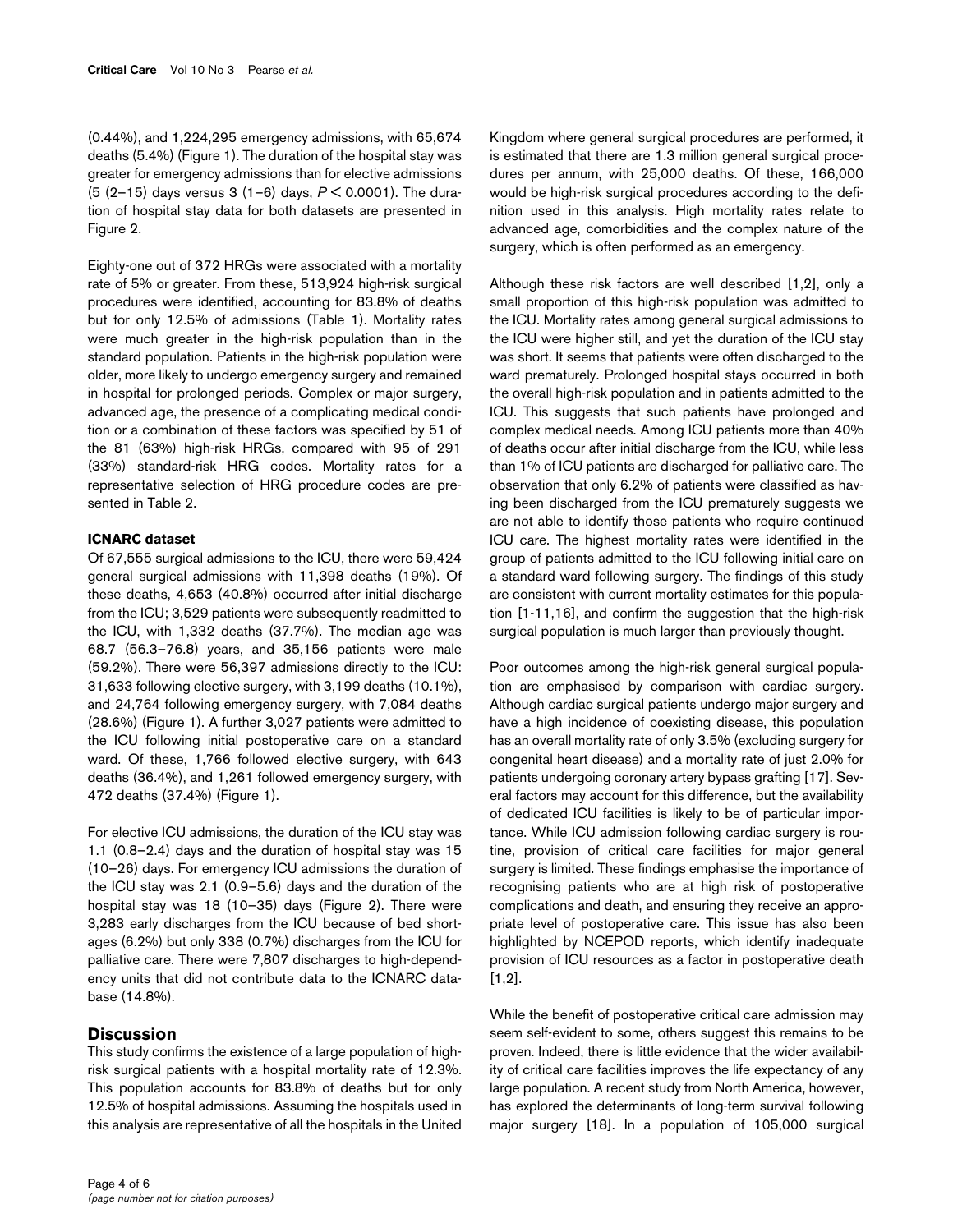patients, the occurrence of complications within 30 days of major surgery was found to be a much more important determinant of long-term survival than either preoperative comorbidity or intraoperative adverse events. The authors of this report conclude that healthcare resources should therefore be focused on the prevention of complications. Recent developments in postoperative critical care suggest that a considerable reduction in postoperative complication rates may be possible [13,14].

There are limitations with the use of data extracted from large healthcare databases. In the absence of a more reliable system for estimating postoperative mortality rates, however, it is necessary to rely on data currently available. Difficulties with the use of Hospital Episodes Statistics and similar data in the identification of postoperative deaths are well recognised. In particular, the coding process is not designed to capture detailed mortality data, although this appears to result in an underestimate of mortality rates [1,2,17,19].

Data provided by CHKS are subject to similar limitations, but may be more accurate than those extracted from the Hospital Episodes Statistics database. NHS Trusts work together with CHKS to validate data, which are collated for the purpose of assessing Trust performance rather than to satisfy statutory requirements. Data extracted from the ICNARC database provide an accurate description of ICU admissions and resource use, although 14.8% of patients were discharged from the ICU to high-dependency units that did not contribute data to ICNARC. This observation suggests that ICNARC data may underestimate provision of critical care resources for surgical patients. This factor can, however, only account for a small proportion of the short fall in critical care resource provision for high-risk surgical patients. While there are fewer high-dependency unit beds than ICU beds in the United Kingdom [16], data from this study suggest that the number of high-risk procedures may be more than eight times the number of ICU admissions. It is possible that not all admissions identified in each database were drawn from the same population. Consequently, only a limited and cautious interpretation of the combined dataset has been performed.

## **Conclusion**

The present study confirms the existence of a large population of high-risk general surgical patients, which accounts for around 13% of surgical admissions but more than 80% of postoperative deaths. Only a small proportion of this population is admitted to the ICU, suggesting inadequate critical care resource provision. Better preoperative identification of these high-risk patients is required. Furthermore, an accurate system is needed to collect mortality data for all surgical specialties.

## **Competing interests**

The authors declare that they have no competing interests.

#### **Key messages**

- The incidence of postoperative death in the United Kingdom has changed little in recent years. Most deaths occur in older patients, with coexisting medical disease, who undergo major surgery.
- Over 80% of postoperative deaths occur in a subpopulation of high-risk surgical patients.
- Fewer than 15% of these high-risk patients are admitted to intensive care following surgery.

## **Authors' contributions**

All authors were involved in data analysis and drafting the manuscript, and approved the final version. All authors had full access to data and take responsibility for the integrity of the data and the accuracy of the analysis.

#### **References**

- 1. Campling EA, Devlin HB, Lunn JN: *Report of the National Confidential Enquiry into Peri-Operative Deaths* London: NCEPOD; 1990.
- 2. Cullinane M, Gray AJ, Hargraves CM, Lansdown M, Martin IC, Schubert M: *The 2003 Report of the National Confidential Enquiry into Peri-Operative Deaths* London: NCEPOD; 2003.
- 3. Bennett-Guerrero E, Hyam JA, Shaefi S, Prytherch DR, Sutton GL, Weaver PC, Mythen MG, Grocott MP, Parides MK: **[Comparison](http://www.ncbi.nlm.nih.gov/entrez/query.fcgi?cmd=Retrieve&db=PubMed&dopt=Abstract&list_uids=14648741) [of P-POSSUM risk-adjusted mortality rates after surgery](http://www.ncbi.nlm.nih.gov/entrez/query.fcgi?cmd=Retrieve&db=PubMed&dopt=Abstract&list_uids=14648741) [between patients in the USA and the UK.](http://www.ncbi.nlm.nih.gov/entrez/query.fcgi?cmd=Retrieve&db=PubMed&dopt=Abstract&list_uids=14648741)** *Br J Surg* 2003, **90:**1593-1598.
- 4. *Quality and Performance in the NHS: NHS Performance Indicators* London: NHS Executive; 2000.
- 5. Tekkis PP, Poloniecki JD, Thompson MR, Stamatakis JD: **[Opera](http://www.ncbi.nlm.nih.gov/entrez/query.fcgi?cmd=Retrieve&db=PubMed&dopt=Abstract&list_uids=14630754)[tive mortality in colorectal cancer: prospective national study.](http://www.ncbi.nlm.nih.gov/entrez/query.fcgi?cmd=Retrieve&db=PubMed&dopt=Abstract&list_uids=14630754)** *BMJ* 2003, **327:**1196-1201.
- 6. McCulloch P, Ward J, Tekkis PP: **[Mortality and morbidity in gas](http://www.ncbi.nlm.nih.gov/entrez/query.fcgi?cmd=Retrieve&db=PubMed&dopt=Abstract&list_uids=14630753)[tro-oesophageal cancer surgery: initial results of ASCOT mul](http://www.ncbi.nlm.nih.gov/entrez/query.fcgi?cmd=Retrieve&db=PubMed&dopt=Abstract&list_uids=14630753)[ticentre prospective cohort study.](http://www.ncbi.nlm.nih.gov/entrez/query.fcgi?cmd=Retrieve&db=PubMed&dopt=Abstract&list_uids=14630753)** *BMJ* 2003, **327:**1192-1197.
- 7. Bradbury AW, Adam DJ, Makhdoomi KR, Stuart WP, Murie JA, Jenkins AM, Ruckley CV: **[A 21-year experience of abdominal](http://www.ncbi.nlm.nih.gov/entrez/query.fcgi?cmd=Retrieve&db=PubMed&dopt=Abstract&list_uids=9635812) [aortic aneurysm operations in Edinburgh.](http://www.ncbi.nlm.nih.gov/entrez/query.fcgi?cmd=Retrieve&db=PubMed&dopt=Abstract&list_uids=9635812)** *Br J Surg* 1998, **85:**645-647.
- 8. Catto JW, Alexander DJ: **[Pancreatic debridement in a district](http://www.ncbi.nlm.nih.gov/entrez/query.fcgi?cmd=Retrieve&db=PubMed&dopt=Abstract&list_uids=12398120) [general hospital – viable or vulnerable?](http://www.ncbi.nlm.nih.gov/entrez/query.fcgi?cmd=Retrieve&db=PubMed&dopt=Abstract&list_uids=12398120)** *Ann R Coll Surg Engl* 2002, **84:**309-313.
- 9. Mella J, Biffin A, Radcliffe AG, Stamatakis JD, Steele RJ: **[Popula](http://www.ncbi.nlm.nih.gov/entrez/query.fcgi?cmd=Retrieve&db=PubMed&dopt=Abstract&list_uids=9448628)[tion-based audit of colorectal cancer management in two UK](http://www.ncbi.nlm.nih.gov/entrez/query.fcgi?cmd=Retrieve&db=PubMed&dopt=Abstract&list_uids=9448628) health regions. Colorectal Cancer Working Group, Royal College of Surgeons of England Clinical Epidemiology and Audit [Unit.](http://www.ncbi.nlm.nih.gov/entrez/query.fcgi?cmd=Retrieve&db=PubMed&dopt=Abstract&list_uids=9448628)** *Br J Surg* 1997, **84:**1731-1736.
- 10. Goldacre MJ, Roberts SE, Yeates D: **[Mortality after admission to](http://www.ncbi.nlm.nih.gov/entrez/query.fcgi?cmd=Retrieve&db=PubMed&dopt=Abstract&list_uids=12386038) [hospital with fractured neck of femur: database study.](http://www.ncbi.nlm.nih.gov/entrez/query.fcgi?cmd=Retrieve&db=PubMed&dopt=Abstract&list_uids=12386038)** *BMJ* 2002, **325:**868-869.
- 11. Bayly PJ, Matthews JN, Dobson PM, Price ML, Thomas DG: **[In](http://www.ncbi.nlm.nih.gov/entrez/query.fcgi?cmd=Retrieve&db=PubMed&dopt=Abstract&list_uids=11350442)[hospital mortality from abdominal aortic surgery in Great Brit](http://www.ncbi.nlm.nih.gov/entrez/query.fcgi?cmd=Retrieve&db=PubMed&dopt=Abstract&list_uids=11350442)[ain and Ireland: Vascular Anaesthesia Society audit.](http://www.ncbi.nlm.nih.gov/entrez/query.fcgi?cmd=Retrieve&db=PubMed&dopt=Abstract&list_uids=11350442)** *Br J Surg* 2001, **88:**687-692.
- 12. Treasure T: **[Mortality in adult cardiac surgery.](http://www.ncbi.nlm.nih.gov/entrez/query.fcgi?cmd=Retrieve&db=PubMed&dopt=Abstract&list_uids=15746107)** *BMJ* 2005, **330:**489-490.
- 13. Squadrone V, Coha M, Cerutti E, Schellino MM, Biolino P, Occella P, Belloni G, Vilianis G, Fiore G, Cavallo F, Ranieri VM: **[Continu](http://www.ncbi.nlm.nih.gov/entrez/query.fcgi?cmd=Retrieve&db=PubMed&dopt=Abstract&list_uids=15687314)[ous positive airway pressure for treatment of postoperative](http://www.ncbi.nlm.nih.gov/entrez/query.fcgi?cmd=Retrieve&db=PubMed&dopt=Abstract&list_uids=15687314) [hypoxemia: a randomized controlled trial.](http://www.ncbi.nlm.nih.gov/entrez/query.fcgi?cmd=Retrieve&db=PubMed&dopt=Abstract&list_uids=15687314)** *JAMA* 2005, **293:**589-595.
- 14. Pearse RM, Dawson D, Fawcett J, Rhodes A, Grounds RM, Bennett ED: **[Early goal-directed therapy after major surgery](http://www.ncbi.nlm.nih.gov/entrez/query.fcgi?cmd=Retrieve&db=PubMed&dopt=Abstract&list_uids=16356219) [reduces complications and duration of hospital stay. A ran](http://www.ncbi.nlm.nih.gov/entrez/query.fcgi?cmd=Retrieve&db=PubMed&dopt=Abstract&list_uids=16356219)[domised, controlled trial.](http://www.ncbi.nlm.nih.gov/entrez/query.fcgi?cmd=Retrieve&db=PubMed&dopt=Abstract&list_uids=16356219)** *Crit Care* 2005, **9:**R687-R693.
- 15. Harrison D, Brady A, Rowan K: **[Case mix, outcome and length of](http://www.ncbi.nlm.nih.gov/entrez/query.fcgi?cmd=Retrieve&db=PubMed&dopt=Abstract&list_uids=15025784) [stay for admissions to adult, general critical care units in Eng-](http://www.ncbi.nlm.nih.gov/entrez/query.fcgi?cmd=Retrieve&db=PubMed&dopt=Abstract&list_uids=15025784)**